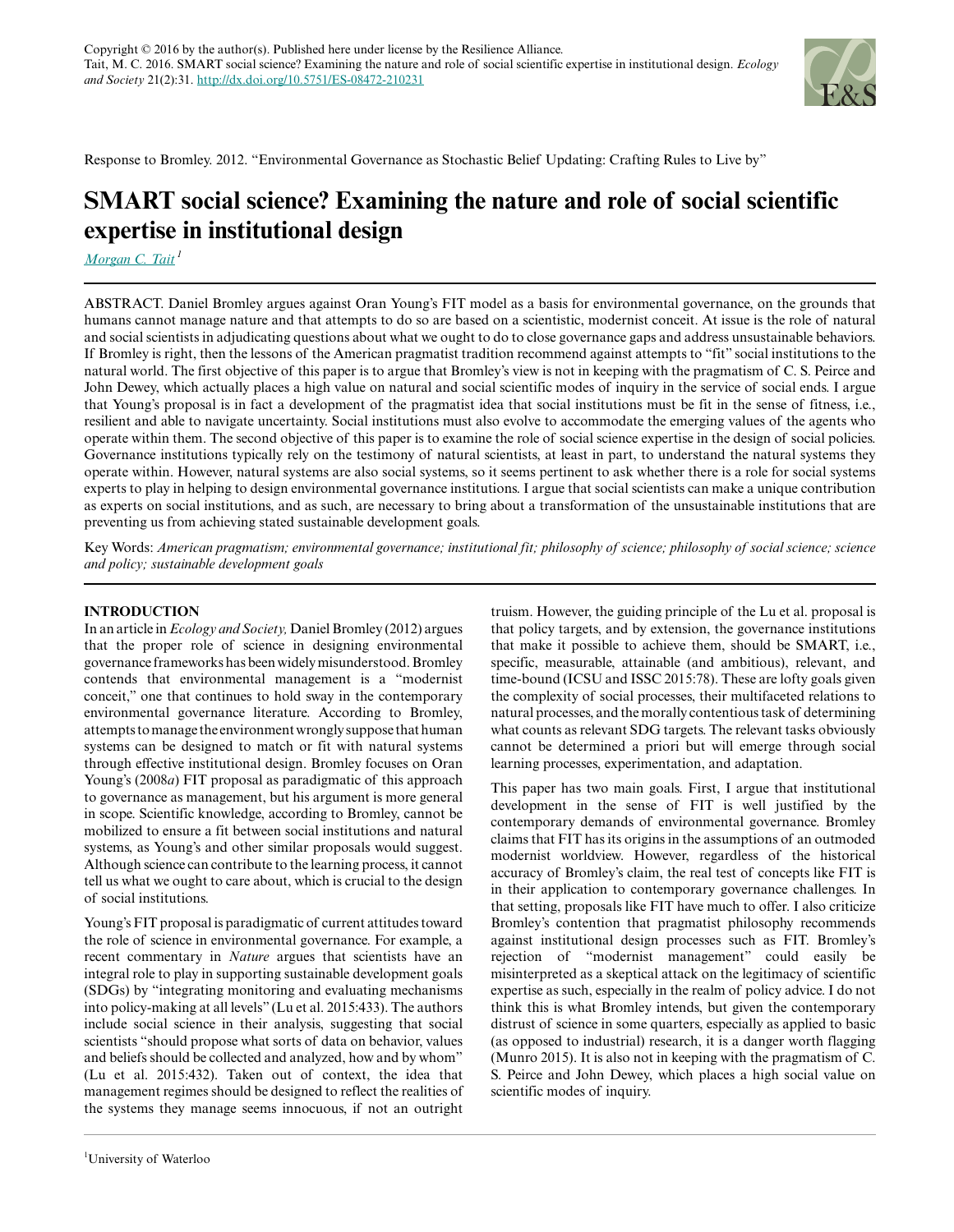The second main objective of this paper is to examine social science expertise as a policy design tool distinct from expertise in the natural sciences. One of the most pressing problems of our time concerns the transformation of existing unsustainable social institutions. Governance institutions rely on the testimony of natural scientists, at least in part, to understand the natural systems they operate within. However, natural systems are also social systems, and so it seems pertinent to ask whether there is a role for social systems experts to play in helping to design environmental governance institutions. If there are such experts, we need to get their advice. A pressing question concerns the suggestion of Lu et al. (2015) that social scientists should collect and analyze "data on behavior, values and beliefs." As the authors observe, there is not currently an institutional analog, for social systems, of the natural science expert who collects data on natural systems to provide rigorous evidence-based policy advice. It is not obvious that social scientists are in a position of epistemic or moral authority to offer SMART advice on social systems, given the irreducibly normative and political dimensions of the social.

Bromley draws upon the American pragmatist tradition, especially Charles Sanders Peirce, to defend what he regards as a more realistic, postmodern account of how knowledge is generated and mobilized in human communities, in contrast to what Holling and Meffe (1996) call the "pathological" management approach. In the broadest terms, pragmatists argue that knowledge allows agents to successfully engage with the world by furnishing tools for action. This is supposedly in contrast to the modernist approach, which in Bromley's view "authorizes an expert to define for us what is out there" and thereby develop blueprints for matching social institutions to it (Bromley 2012:16). In Bromley's view, Peircean pragmatism has important consequences for redressing the "conceit of management" in environmental governance. I hope to show that the acquisition of knowledge in the natural and social sciences can indeed be understood in broadly Peircean terms, as Bromley suggests. However, this Peircean epistemology leads to science that is perfectly objective and up to the task of "informing the formulation of evidence-based targets and indicators, to assessing progress, testing solutions, and identifying emerging risks and opportunities" (ICSU and ISSC 2015:9). There is nothing postmodern about Peircean pragmatism. On the other hand, the suggestion of Lu et al. (2015) that social scientists should collect and analyze "data on behavior, values and beliefs" needs to be unpacked. I will briefly examine some of the legitimate challenges facing any attempt to extend the domain of the scientific advisor qua expert to the social realm.

## **BROMLEY'S ARGUMENT: MOVING PAST THE CONCEIT OF MANAGEMENT**

Bromley's main argument uses Young's (2008*a*) FIT proposal as its launching point. Therefore, I begin by summarizing the salient points of that proposal and related research on the problem of institutional fit.

Young distinguishes between organizational reform and institutional arrangements as bases for changes in governance. Institutional arrangements concern the "structure of rights, rules and decision-making procedures" that guide behavior (Young 2008*a*:15). Institutional arrangements are therefore concerned with the process of establishing norms of evaluation, rather than

simply applying preexisting norms to the execution of organizational reform. Young seems to imply that one such norm is institutional fitness: sound institutions should seek to establish a goodness of fit between institutional arrangements and the defining features of the problems they address. This of course assumes that such features can be identified unambiguously and that institutional arrangements can be designed to reflect these features. Effective institutions, according to Young, will "feature the introduction of behavioral mechanisms crafted to address these problems" (Young 2008*a*:21). A perversion of institutional arrangements will lead to problems of fit between behavioral mechanisms or institutional incentives and defining problem features. Free-rider problems are an institutional example of such perverse incentives. In the context of the anthropocene, as biophysical and social systems are seen to be not only linked but interconnected, the need to design effective institutions to navigate human and environmental interactions is all the more pressing. Institutions not only reflect human values, but also are important causal actors at the scale of global social-ecological systems (Crutzen and Stoermer 2000, Galaz et al. 2008, Young 2008*b*).

Young also echoes the chorus of recent literature calling for an adaptive approach to institutional design, by emphasizing adaptive (co)management and adaptive governance approaches to institutional learning (Dietz et al. 2003, Olsson et al. 2004, Folke et al. 2005, Berkes et al. 2007, Chaffin et al. 2014). All of these approaches emphasize the multilevel and changing form of governance regimes, the difficulty of control over socialecological systems, the need to navigate uncertainty, and the diversity of values and interests in variable institutional contexts. All also involve an experimental approach to the development of a system of rights and rules. However, there is a scope ambiguity in Young's and other similar proposals: Do they mean to suggest that we should experiment with different systems of rights, rules, and decision-making procedures, including scientific and nonscientific approaches? If so, such proposals threaten to beg the question against those approaches that do not value experimentation as a justification for action, by assuming without argument that they must. Or does Young's FIT proposal mean that we should use the institution of scientific experimentation to address issues of institutional fit? There is textual evidence that the latter interpretation is what Young (2008*a*) has in mind, because he views the unavailability of controlled experiments in institutional design as a weakness in the adaptive management approach. This seems to presume, rather than establish, an institutional framework of evaluation based on controlled experimentation. Young does not address this ambiguity directly, but it is clear that he takes experimentation to be a sacrosanct element of any institutional decision-making process.

Bromley takes issue with Young's broadly scientistic proposal, though not with the invocation of experimentation, on the grounds that it presumes that the environment can be managed for human ends. It is possible to tease apart three related assumptions that Bromley regards as problematic in Young's proposal: (1) that knowledge acquisition in the sciences or other fields leads to an objective representation of the systems the knowledge is about; (2) that such knowledge can be used to match up social systems with natural systems, and that this should be the goal of institutional design; and (3) that experts and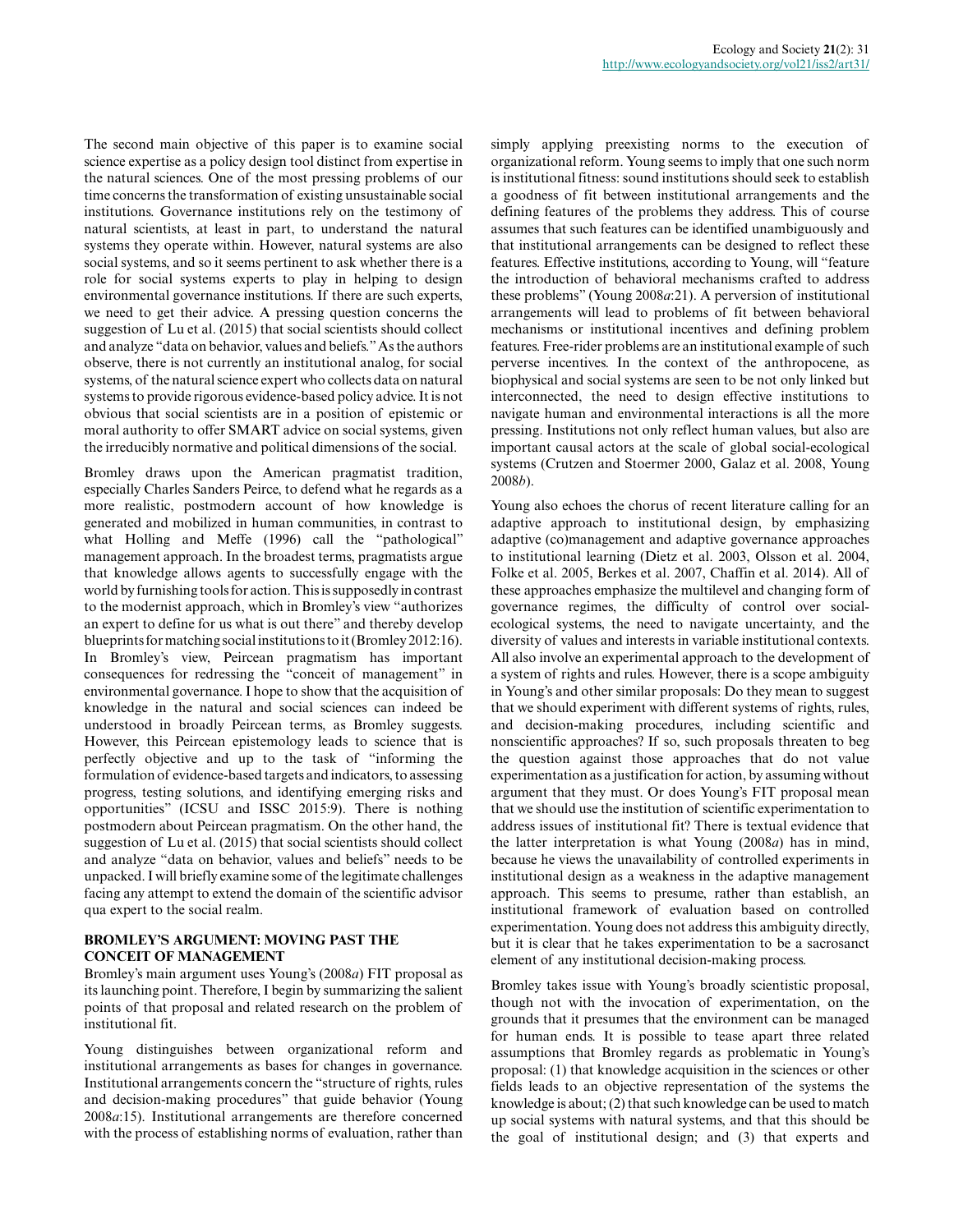knowledge generators can be tasked with designing, implementing, and advising processes of institutional fit in general. I will briefly discuss each of these assumptions and why Bromley regards them as problematic before evaluating Bromley's argument.

The first point Bromley raises concerns the nature of knowledge, scientific or otherwise. At first blush, the problem appears to be purely philosophical: Is knowledge acquisition fundamentally an exercise in passive observation, or is it rather an activity or interaction with the knowable, what Bromley calls a process of "active discernment"? According to Bromley's diagnosis, the FIT proposal assumes that knowledge is representational in character, and so it assumes that the task of institutional design experts is to fit together two authentic representations: one of the social system and the other of the natural system to be fitted to it. Bromley suggests that this representational view is incorrect, and that knowledge must be viewed instead as a process of active engagement with systems of interest. Our understanding of the world is based on the sum of its effects on us according to Bromley, and these effects emerge through a process of active discernment rather than through passive observation. Hence, knowledge is a process of learning about what is important to agents or decision makers who acquire and use the knowledge, through a process of discernment. It is to be hoped that this discernment leads to sufficient convergence in belief across different agents over time to allow for institutionalized cooperation. However, because there can be no accurate and final representation of nature, says Bromley, there can be no question of designing governance institutions to reflect that representation.

This leads to the second problematic assumption of FIT: that social systems and natural systems can be matched. Here Bromley points out that policies are not designed in a vacuum. Rather, we have to act before we can really know what we want, because it is through interaction that nature reveals itself to us through its various effects, and the process of learning about nature causes the social system to evolve, precluding any matching of the natural to preexisting social values in the sense of FIT. Put simply, we don't know what Young's defining features of natural systems are until we probe them, and we can't do this without evolving the social institutions that do the probing. Furthermore, "defining features" are morally salient features, and we can't know what is important to us until we are confronted with a choice to act in some manner. As social institutions change, so do priorities. It is therefore a mistake to think that describing natural and social systems can be defined as a separate activity from evaluating their social significance.

This leads to Bromley's third claim: that FIT wrongly assumes that experts and knowledge generators can be tasked with designing, implementing, and advising processes of institutional fit in general. Scientists can contribute to the learning process of working out our relationship with nature, but they cannot "produce truth about what it would be better to do" (Bromley 2012:14). Whatever technical acumen science may possess, the process of working out our priorities and values, the relevant implementation goals, or the defining features of the systems we engage with is essentially a political process rather than a technical one. Designing an institutional blueprint puts the cart before the horse because we won't know what it is we need until we're in a position to need it.

## **REFLECTIONS ON BROMLEY'S ARGUMENT**

Bromley raises some provocative philosophical challenges for governance frameworks such as FIT. However, I think many of these challenges misconstrue the purpose of FIT and other modernist governance proposals. Whether one adopts a representationalist or a pragmatist epistemology, knowledge is distinguished from other kinds of belief on the basis of processes of justification. Knowledge serves an essential social function: to guide action. Bromley, echoing C. S. Peirce, does not deny that convergence in belief is possible or desirable, or that good reasons for action must always be given if we are to trust in expert recommendations. However, Bromley seems to miss the main point of Peirce's convergence thesis: Different agents will converge in their beliefs provided that they have good reasons for adjusting their beliefs in light of new evidence. For example, in *What Pragatism Is* Peirce writes:

*Just as conduct controlled by ethical reason tends toward fixing certain habits of conduct, the nature of which…does not depend on any accidental circumstances, and in that sense may be said to be destined; so, thought controlled by a rational experimental logic, tends to the fixation of certain opinions, equally destined, the nature of which will be the same in the end, however the perversity of thought of whole generations may cause the postponement of the ultimate fixation. If this be so, then…according to the adopted definition of "real," the state of things which will be believed in that ultimate opinion is real.* (Peirce 1962:148)

The existence of expert (near) consensus or "fixation of opinions" is evidence of the legitimacy and generality of the norms used to produce it. At a minimum, science is characterized by the systematic collection of data and the attempt to rigorously analyze and interpret it, and to justify these attempts in the community of scientists. This is a formalized process that is not qualitatively different, according to Peirce, from justification of belief in everyday life. Such justification is always a social process, and convergence occurs when different agents apply the same "rational experimental logic" to the analysis of experience. This last point is the most interesting from a philosophical point of view because it implies that science is a highly developed exercise of everyday habits of conduct.

How do opinions become fixed, and what justifies their fixation? Peirce does not deny that convergent belief is a representation of something external to the belief itself. Rather, he regards the assertion as meaningless. Whether and to what extent convergent beliefs correspond to external reality is not a question whose answer has practical (experiential) consequences. For example, if I assert that a coin has the property of being fair, I am giving voice to an expectation. So I expect that if I toss the coin multiple times, the frequency of heads and tails will be roughly equal. Furthermore, any rational agent can experiment with the same coin by tossing it, and thereby come to believe (converge on the belief) that it is fair. However, fairness is not what Peirce calls a latent property of the coin; it is a way of characterizing the expectations of rational agents who interact with it, the fixation of opinion regarding their possible experiences with the coin. To say that fairness is a property of the coin is just shorthand for the publicly accessible, reasonable expectation that it will behave in a certain way, and nothing more.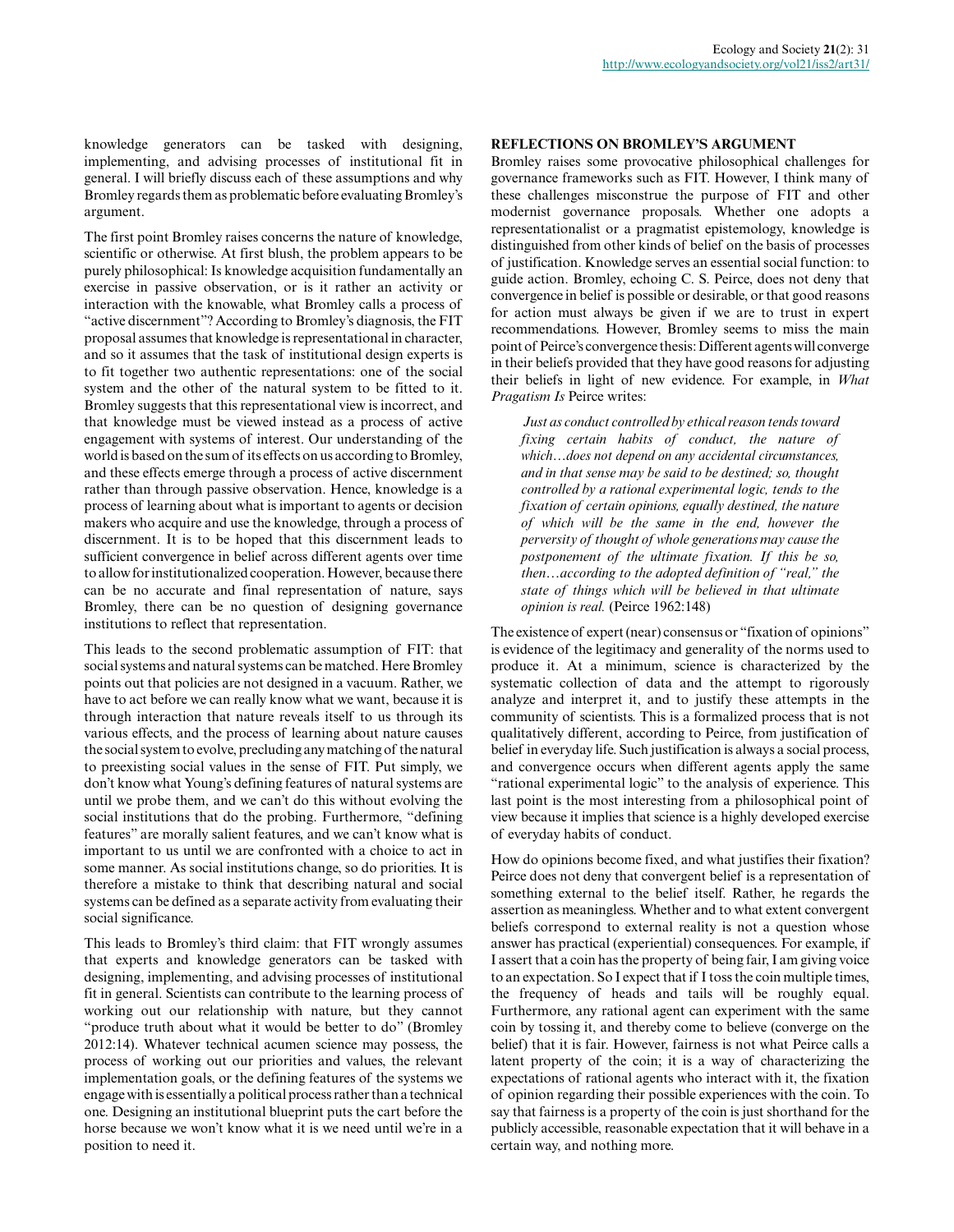This Peircean picture of knowledge as a set of justified, provisional expectations regarding future experience is all that is needed for SMART institutional governance. Such governance will involve the integration of monitoring and evaluative frameworks into institutionalized decision-making processes. Construed as an institution of knowledge generation, science certainly has an important role to play in institutional design, because scientists are in a position to carefully examine, test, and monitor our expectations about natural and social systems.

This is obviously not to suggest that science alone can offer solutions for sustainable environmental governance. Even if the acquisition of scientific knowledge is governed by rational and reasonable epistemic norms, and even if the expectations furnished by scientific research are credible, it does not follow that scientists are in a position to tell us what it would be better to do, or which knowledge gaps are most in need of being filled. However, scientists can point out problems that might never have occurred to ordinary citizens, and they can offer technical advice about how to address these problems through effective institutional design. This is why it is crucial that we develop institutions that promote scientific research as well as an institutional role for scientists as policy advisors. Proposals like FIT do not, as Bromley suggests, erroneously suppose that we can know what we need to do a priori. On the contrary, the fact that we can't know what lies ahead is all the more reason to develop institutional governance systems capable of reacting to and even flourishing in novelty. Such institutions must be fit in the sense of fitness, i.e., resilient and able to navigate uncertainty. They must also respect existing, and respond to emerging, values of the agents who operate within them.

These considerations lead to an important question that is not addressed in Bromley's article, namely, whether and to what extent social scientists, as distinct from natural scientists, have a specific role to play in the design, monitoring, and implementation of governance institutions. As the recent literature on institutional fit and institutional diagnostics in the context of the anthropocene has emphasized, natural and social systems cannot be meaningfully decoupled, all natural systems are also social systems, and transitioning toward sustainability is an inescapably social process (Galaz et al. 2008, Young 2008*b*). This implies that natural systems expertise is not sufficient, from a governance perspective, given the ontology of the social-ecological systems that such expertise is about, namely, dynamically interconnected social-ecological systems (Breitmeier et al. 2006). It would seem that if we are to provide a scientific basis for strategically influencing social-ecological systems and processes, we require the resources of the social sciences, and these must somehow be made to cooperate with the natural sciences in any sustainable institutional governance framework. However, expertise in the social sciences is contested in a way that natural scientific expertise is not. There is no unified social scientific methodology, and perhaps this is not a deficiency given the unique subject matter of these sciences. However, this lack of consensus presents epistemological, methodological, and political challenges for social scientists as policy advisors.

## **THE NATURAL AND SOCIAL SCIENCES, AND SMART SUSTAINABILITY**

If what has been argued here is correct, then Bromley's analysis of institutional FIT somewhat misses the mark. The issue is not that knowledge in the sciences is infected by a modernist, representationalist bias. Even with a Peircean pragmatist picture of knowledge as a basis for action, there is an important role for scientists to play in the development and justification of environmental governance institutions. Bromley's argument that natural systems and social institutions cannot be matched is open to the obvious rejoinder that natural and social systems are inextricably linked. Because human activity influences and is influenced by natural systems, it follows that any attempt to offer scientific policy advice that ignores the social element in socialecological systems is incomplete. This social element obviously includes social institutions and meaningful attempts to consciously design them such as FIT. Bromley's claim that scientists cannot offer advice about what it would be better to do misses the point. What we need from the social as well as the natural sciences is input into the design of effective governance institutions capable of being the instruments of normative policy, whatever that policy may be. This must include the best possible advice from social scientists about the nature and function of social institutions and the drivers of effective social change. Ironically, Bromley's proposal amounts to a new kind of institutional advice of just this kind, based on his own theory of social institutions, because he defends the view that any proposed institutional mechanism must be "good to think with," in other words, useful for interacting with other natural and social phenomena (Bromley 2012:19).

Any proposal that defends the view that social scientists have a role to play in institutional design must confront the fact that social scientists do not have the same epistemic authority as their natural science counterparts. In contrast to the natural sciences, there is relatively little consensus among social scientists regarding methodology, for a variety of reasons (Gouldner 1970, Gulbenkian Commission on the Restructuring of the Social Sciences 1996, Goertz and Starr 2003, Tilly 2003, Sewell 2005, Little 2009, Knight 2009). This lack of minimal consensus is unfortunate from a political point of view, because if social science-informed policy recommendations are to be SMART (i. e, specific, measurable, attainable [and ambitious], relevant, and time-bound), and if social scientists are to provide "data on behavior, values and beliefs," a frank conversation is required about what social phenomena are relevant, and how or even if they can be rigorously observed. The implicit argument in proposals like those of Lu et al. (2015) and the United Nations SDGs is that to design effective and legitimate institutions, we need an adequate representation of social phenomena (or, in Peircean terms, reasonable expectations about them), and that no one is better positioned to provide the data than social scientists. Social science arguably has a role to play in answering two distinct questions: "what do we want?" through direct empirical research such as surveys and "how do we get there?" through theories of change justified by empirical evidence. However, legitimizing the role of social science in answering either of these questions is no easy task, because it requires a rigorous defense of empirical social scientific methodology, or perhaps methodologies. The stakes for institutional development are high, and the standards of evidence must be correspondingly high.

What makes the social sciences "scientific," such that policy designers should heed their advice? One thing that virtually all writers on this large and divisive topic have agreed upon is that the natural sciences do not provide a straightforward model for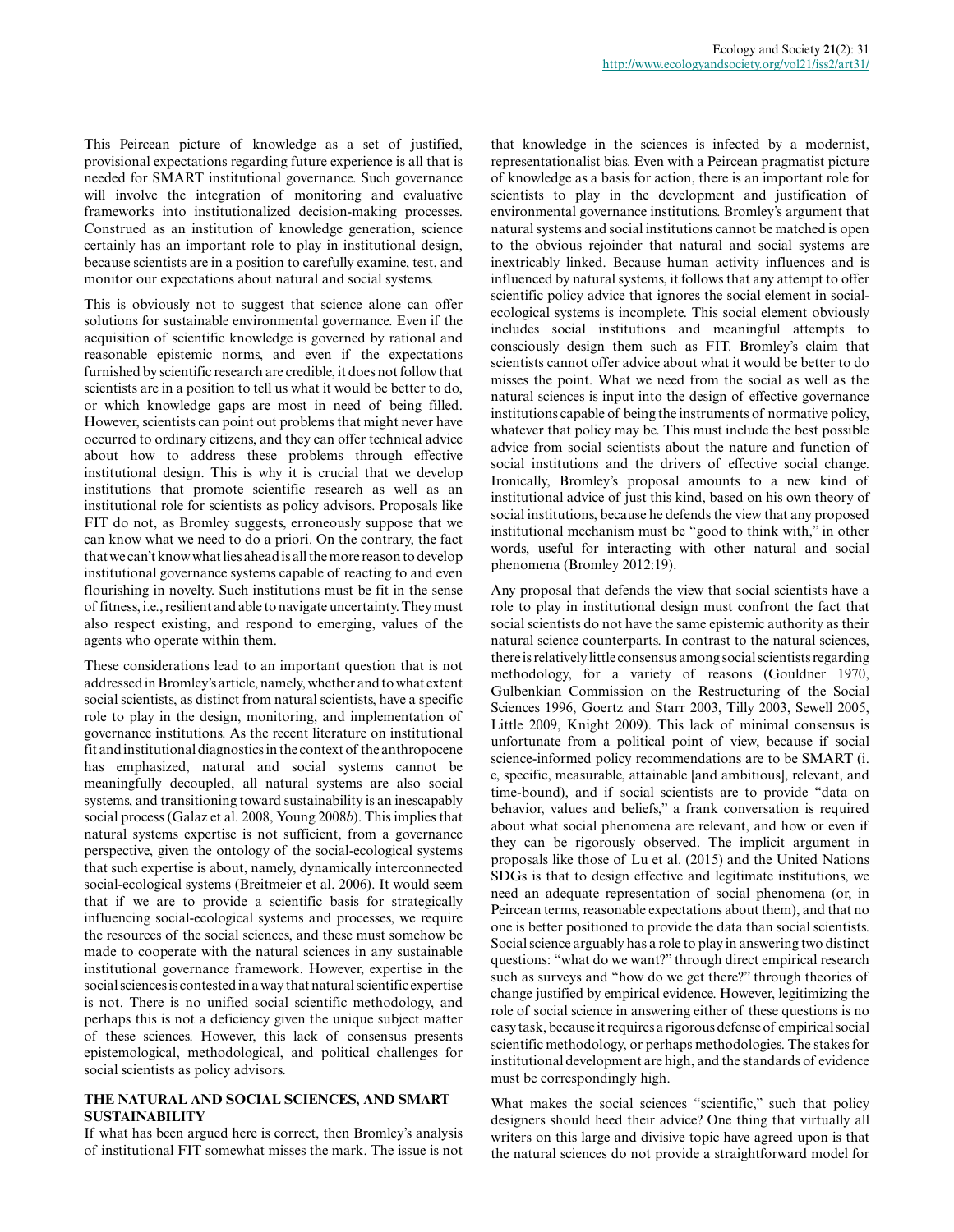the social sciences, although both seek to systematically investigate empirical phenomena. Nevertheless, Daniel Little (2009) offers an interesting proposal that has the potential to shed some light on the prospects for SMART institutionalized social science.

Little observes that much work in the social sciences relies upon causal explanations, even if these explanations lack the complete generality of explanations in physics (Tilly 2003, George and Bennett 2005). The assumption that causal mechanisms exist is compatible with the nonexistence of causal covering laws. In other words, even if you don't believe that there are social laws, you may still believe in social mechanisms. These mechanisms may not be amenable to laboratory observation, and they are historical in the sense that they are not generally testable by means of repeatable experiments. However, if they exist, such mechanisms might still inform the development of legitimate institutions by providing an ontological basis for the empirical analysis of social patterns and processes.

Little (2009) does not hold out much hope for prediction in the social sciences, on the grounds that social regularities are derivative from the agents who instantiate them, and individuals are not homogeneous enough to predict their behavior. If prediction requires regularity in the phenomena to be predicted, the heterogeneity of actors in the social realm will limit our capacity to draw general predictive conclusions. This problem is exemplified in the context of resource management "panacea traps," when managers falsely assume that the preferences and priorities of most resource managers are the same (Ostrom et al. 2007). However, limitations on predictive power are hardly unique to social science and do not necessarily tell against the legitimacy of a theoretical framework. Unpredictability is an unavoidable consequence of modeling complex systems in any domain. By the standards of Newtonian physics, evolutionary biology also fails to reliably predict specific phenomena, but retains its epistemic authority on grounds of explanatory unification and the capacity to predict general functional trends like fitness (Scriven 1959, Lieberson and Lynn 2002).

Given their complexity, one might wonder whether the causal mechanisms to be found among social phenomena are sufficiently regular to lend scientific credibility to institutional design stemming from social scientific research. If social science hypotheses are testable, and social phenomena exhibit sufficient regularity to warrant the attribution of causal mechanisms, then social science expertise can be marshaled for institutional development. Institutions that respond to real causal mechanisms in the social realm are more likely to succeed. Furthermore, the degree of regularity exhibited by any social phenomenon is testable, through case study methodology, comparative study, statistical analysis, qualitative analysis, and the application of social theories to all of these methodological tools. We can also test the extent to which a given phenomenon can be viewed as an instance of a certain class of phenomena using these methods. If we have sufficient grounds to be causal realists in the social realm, or if we believe that there are genuine social causal mechanisms, then knowledge of these mechanisms will be indispensible to institutional development. This conclusion is as compelling for a pragmatist like Bromley as it is for a modernist, because it is causal

mechanisms that produce effects on the agents who make up social institutions, as well as the natural systems they interact with.

## **CONCLUSION**

I have argued that Daniel Bromley's criticism of "modernist" environmental governance proposals misses the mark. The essential point of proposals such as that of Young (2008*a*) is that governance institutions must be a good fit for the systems they operate within, and that a business-as-usual approach to environmental governance may have disastrous consequences. Bromley's pragmatist epistemological approach, which he erroneously sets at odds with the modernism he criticizes, does not successfully undermine this basic point. The invocation of pragmatist epistemology and social theory actually serves to strengthen the rational basis for proposals such as FIT and the United Nations SDGs rather than diminish them.

Nevertheless, a frank conversation is needed about the role of social experts, if they exist, in policy development. Resistance to this idea may be partly philosophical, because it is seen by some to lead to top-down social engineering schemes, colonialism, or outmoded positivist scientism (Howe 2004, Maxwell 2004). Nevertheless, whether there are social causal mechanisms, and whether they are sufficiently regular to inform institutional development, is a crucial governance question that needs to be answered, and requires the input of the social sciences. Building capacity to provide such input must be a goal of institutional development regardless of our immediate attitude toward social ontology. The idea that technical work and policy development can be treated separately, or that policy development and justification are not in part a technical problem requiring input from the social sciences, is as outmoded as the idea that social systems can be understood separately from natural systems. This is one of the main lessons of American pragmatism, exemplified especially in the work of John Dewey:

*Operational thinking needs to be applied to the judgment of values just as it has now finally been applied in conceptions of physical objects. Experimental empiricism in the field of ideas of good and bad is demanded to meet the conditions of the present situation.* (Dewey 1962:348)

Dewey was writing in 1929, but the point remains prescient today. Value experimentalism also seems to be a corollary of the observation that social systems and ecological systems cannot be decoupled. I take this entanglement of the social and the natural to be a basic assumption of proposals such as FIT. If there are natural systems experts, we would do well to ask if there are also social systems experts, and if there are, we need to get their advice. Social systems experts are not just social scientists but also policy advisors with social science expertise, capable of providing empirical insight into existing social values and the social mechanisms that embody them.

*Responses to this article can be read online at:* [http://www.ecologyandsociety.org/issues/responses.](http://www.ecologyandsociety.org/issues/responses.php/8472) [php/8472](http://www.ecologyandsociety.org/issues/responses.php/8472)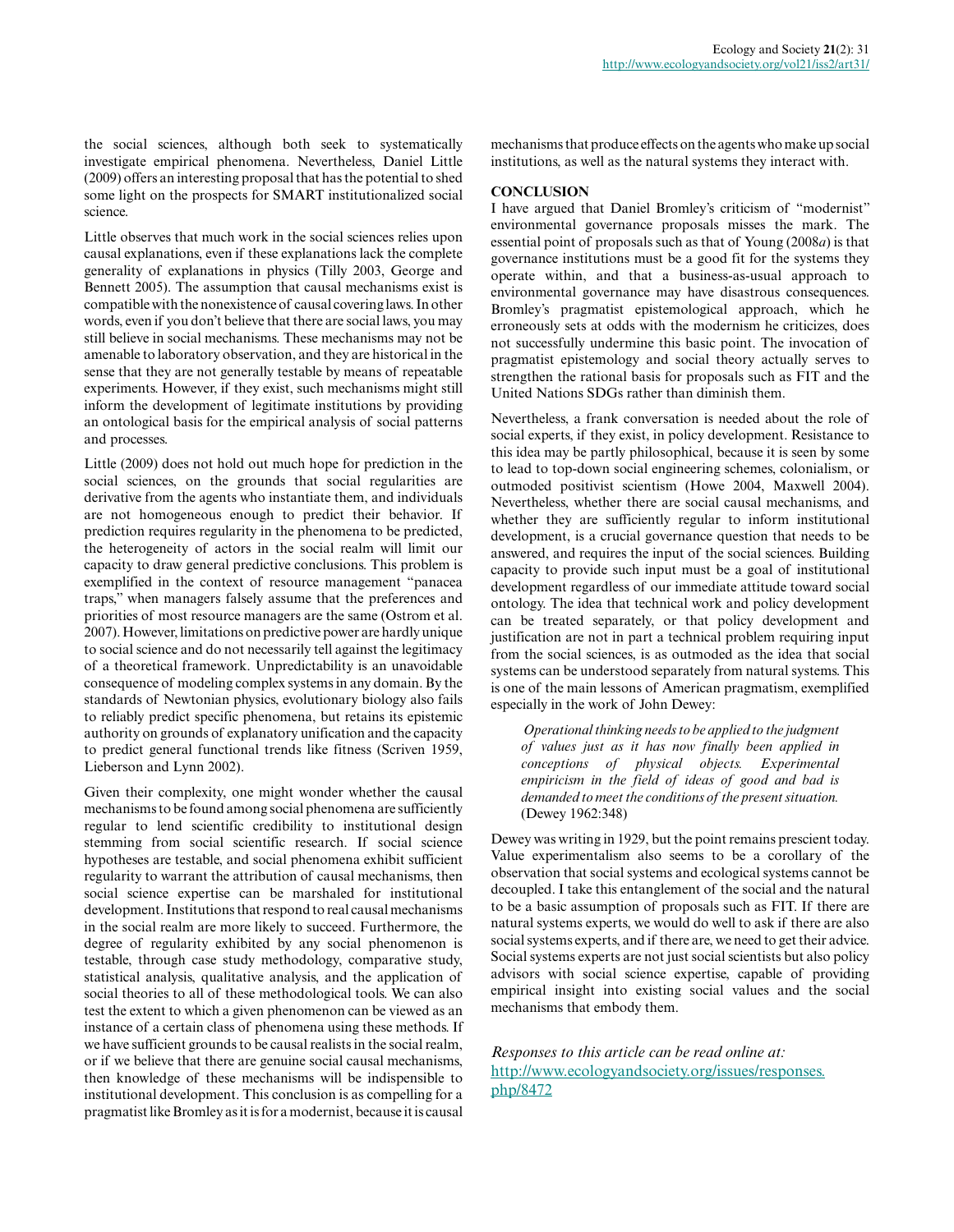#### **Acknowledgments:**

*I would like to thank Meaghan Eastwood and Daniel McCarthy, and an anonymous reviewer for helpful comments and discussion of earlier drafts of this manuscript.*

#### **LITERATURE CITED**

Berkes, F., D. R. Armitage, and N. Doubleday. 2007. *Adaptive comanagement: collaboration, learning, and multi-level governance*. UBC Press, Vancouver, British Columbia, Canada.

Breitmeier, H., O. R. Young, and M. Zürn. 2006. *Analyzing international environmental regimes: from case study to database*. MIT Press, Cambridge, Massachusetts, USA.

Bromley, D.W. 2012. Environmental governance as stochastic belief updating: crafting rules to live by. *Ecology and Society* 17 (3):14. [http://dx.doi.org/10.5751/ES-04774-170314](http://dx.doi.org/10.5751%2FES-04774-170314)

Chaffin, B. C., H. Gosnell, and B. A. Cosens. 2014. A decade of adaptive governance scholarship: synthesis and future directions. *Ecology and Society* 19(3):56. [http://dx.doi.org/10.5751/](http://dx.doi.org/10.5751%2FES-06824-190356) [ES-06824-190356](http://dx.doi.org/10.5751%2FES-06824-190356)

Crutzen, P. K., and E. F. Stoermer. 2000. The 'Anthropocene'. *IGBP Newsletter* 41:17.

Dewey, J. 1962. The construction of good. Pages 346-366 *in* W. Barrett and H. D. Aiken, editors. *Philosophy in the 20th century*. Random House, New York, New York, USA.

Dietz, T., E. Ostrom, and P. C. Stern. 2003. The struggle to govern the commons. *Science* 302(5652):1907-1912. [http://dx.doi.](http://dx.doi.org/10.1126%2Fscience.1091015) [org/10.1126/science.1091015](http://dx.doi.org/10.1126%2Fscience.1091015)

Folke, C., T. Hahn, P. Olsson, and J. Norberg. 2005. Adaptive governance of social-ecological systems. *Annual Review of Environment and Resources* 30:441-473. [http://dx.doi.org/10.1146/](http://dx.doi.org/10.1146%2Fannurev.energy.30.050504.144511) [annurev.energy.30.050504.144511](http://dx.doi.org/10.1146%2Fannurev.energy.30.050504.144511) 

Galaz, V., P. Olsson, T. Hahn, C. Folke, and U. Svedin. 2008. The problem of fit among biophysical systems, environmental and resource regimes, and broader governance systems: insights and emerging challenges. Pages 147-186 *in* O. R. Young, L. A. King, and H. Schroeder, editors. *Institutions and environmental change: principal findings, applications, and research frontiers*. MIT Press, Cambridge, Massachusetts, USA. [http://dx.doi.org/10.7551/](http://dx.doi.org/10.7551%2Fmitpress%2F9780262240574.003.0005) [mitpress/9780262240574.003.0005](http://dx.doi.org/10.7551%2Fmitpress%2F9780262240574.003.0005)

George, A. L., and A. Bennett. 2005. *Case studies and theory development in the social sciences: BCSIA studies in international security*. MIT Press, Cambridge, Massachusetts, USA.

Goertz, G., and H. Starr, editors. 2003. *Necessary conditions: theory, methodology, and applications*. Rowman and Littlefield, Boulder, Colorado, USA.

Gouldner, A. W. 1970. *The coming crisis of Western sociology*. Basic Books, New York, New York, USA.

Gulbenkian Commision on the Restructuring of the Social Sciences. 1996. *Open the social sciences: report of the Gulbenkian Commission on the restructing of the social sciences*. Stanford University Press, Stanford, California, USA.

Holling, C. F., and G. K. Meffe. 1996. Command and control and the pathology of natural resource management. *Conservation Biology* 10(2):328-337. [http://dx.doi.org/10.1046/](http://dx.doi.org/10.1046%2Fj.1523-1739.1996.10020328.x) [j.1523-1739.1996.10020328.x](http://dx.doi.org/10.1046%2Fj.1523-1739.1996.10020328.x) 

Howe, K. R. 2004. A critique of experimentalism. *Qualitative Inquiry* 5:42-61. [http://dx.doi.org/10.1177/1077800403259491](http://dx.doi.org/10.1177%2F1077800403259491)

International Council for Science and International Social Science Council (ICSU and ISSC). 2015. *Review of targets for the sustainable development goals: the science perspective*. ICSU, Paris, France.

Knight, J. 2009. Comment: causal mechanisms and generalizations. Pages 179-184 *in* C. Mantzavinos, editor. *Philosophy of the social sciences: philosophical theory and scientific practice*. Cambridge University Press, New York, New York, USA. [http://dx.doi.org/10.1017/CBO9780511812880.015](http://dx.doi.org/10.1017%2FCBO9780511812880.015)

Lieberson, S., and F. B. Lynn. 2002. Barking up the wrong branch: scientific alternatives to the current model of sociological science. *Annual Review of Sociology* 28(1):1-19. [http://dx.doi.org/10.1146/](http://dx.doi.org/10.1146%2Fannurev.soc.28.110601.141122) [annurev.soc.28.110601.141122](http://dx.doi.org/10.1146%2Fannurev.soc.28.110601.141122)

Little, D. 2009. The heterogeneous social: new thinking about the foundations of the social sciences. Pages 154-178 *in* C. Mantzavinos, editor. *Philosophy of the social sciences: philosophical theory and scientific practice*. Cambridge University Press, New York, New York, USA. [http://dx.doi.org/10.1017/](http://dx.doi.org/10.1017%2Fcbo9780511812880.014) [cbo9780511812880.014](http://dx.doi.org/10.1017%2Fcbo9780511812880.014)

Lu, Y., N. Nakicenovic, M. Visbeck, and A.-S. Stevance. 2015. Five priorities for the UN sustainable development goals. *Nature* 520(7548):432-433. [http://dx.doi.org/10.1038/520432a](http://dx.doi.org/10.1038%2F520432a)

Maxwell, J. A. 2004. Reemergent scientism, postmodernism, and dialogue across differences. *Qualitative Inquiry* 10:35-41. [http://](http://dx.doi.org/10.1177%2F1077800403259492) [dx.doi.org/10.1177/1077800403259492](http://dx.doi.org/10.1177%2F1077800403259492) 

Munro, M. 2015. Canadian budget pushes applied research. *Nature* 520(7549):595-596. [http://dx.doi.org/10.1038/nature.2015.17305](http://dx.doi.org/10.1038%2Fnature.2015.17305)

Olsson, P., C. Folke, and F. Berkes. 2004. Adaptive comanagement for building resilience in social-ecological systems. *Environmental Management* 34:75-90. [http://dx.doi.org/10.1007/s00267-003-0101-7](http://dx.doi.org/10.1007%2Fs00267-003-0101-7) 

Ostrom, E., M. A. Janssen, and J. M. Anderies. 2007. Going beyond panaceas. *Proceedings of the National Academy of Sciences of the United States of America* 104(39):15176-15178. [http://dx.doi.org/10.1073/pnas.0701886104](http://dx.doi.org/10.1073%2Fpnas.0701886104)

Peirce, C. S. 1962. What pragmatism is [1905]. Pages 136-151 *in* W. Barrett and H. D. Aiken, editors. *Philosophy in the 20th century*. Random House, New York, New York, USA. [http://dx.doi.](http://dx.doi.org/10.5840%2Fmonist190515230) [org/10.5840/monist190515230](http://dx.doi.org/10.5840%2Fmonist190515230) 

Scriven, M. 1959. Explanation and prediction in evolutionary theory. *Science* 130:477-482. [http://dx.doi.org/10.1126/](http://dx.doi.org/10.1126%2Fscience.130.3374.477) [science.130.3374.477](http://dx.doi.org/10.1126%2Fscience.130.3374.477)

Sewell, W. H., Jr. 2005. *Logics of history: social theory and and social transformation*. Chicago Studies in Practices of Meaning. University of Chicago Press, Chicago, Illinois, USA. [http://dx.](http://dx.doi.org/10.7208%2Fchicago%2F9780226749198.001.0001) [doi.org/10.7208/chicago/9780226749198.001.0001](http://dx.doi.org/10.7208%2Fchicago%2F9780226749198.001.0001)

Tilly, C. 2003. *The politics of collective violence*. Cambridge Studies in Contentious Politics. Cambridge University Press, Cambridge, UK. [http://dx.doi.org/10.1017/CBO9780511819131](http://dx.doi.org/10.1017%2FCBO9780511819131)